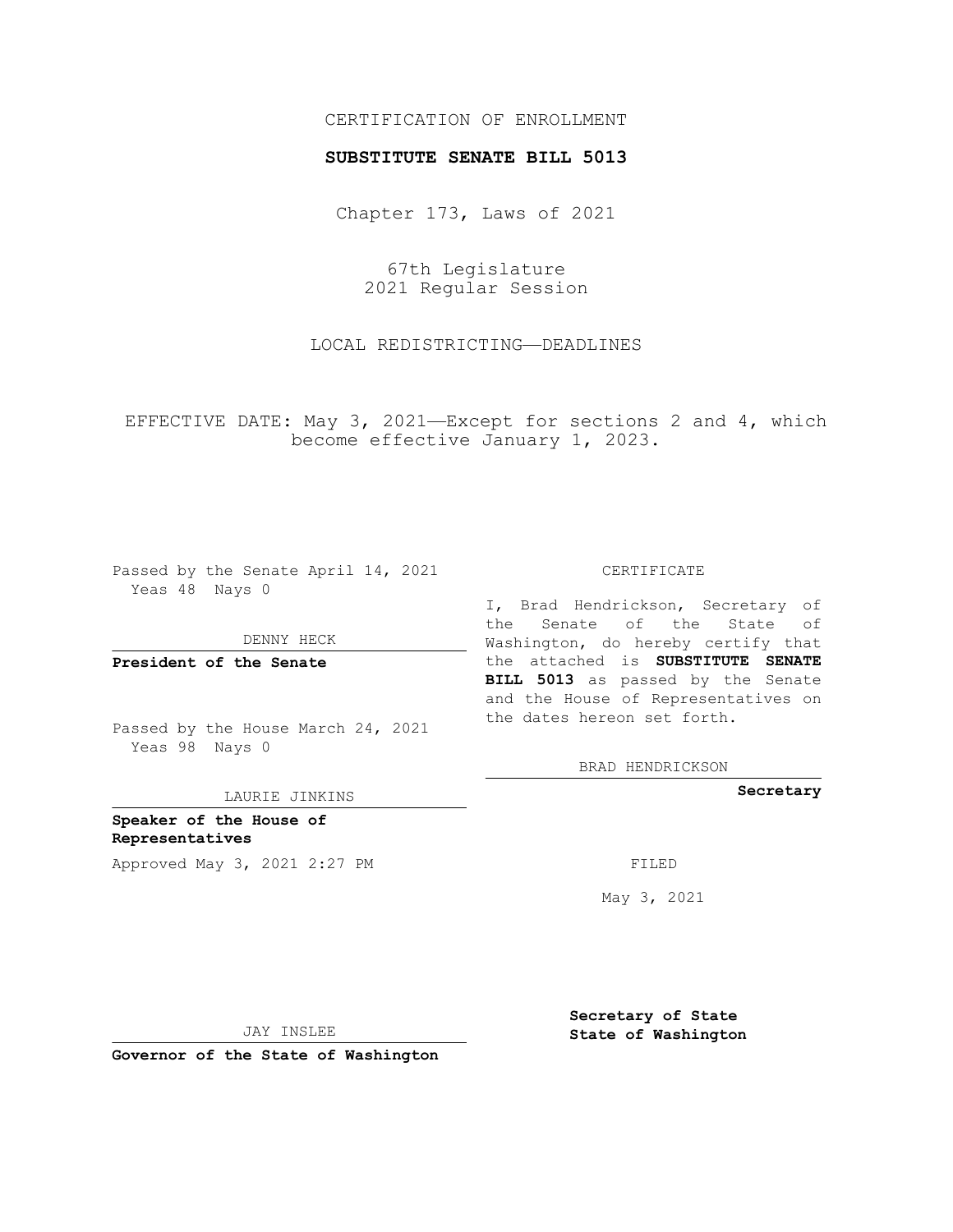#### **SUBSTITUTE SENATE BILL 5013**

AS AMENDED BY THE HOUSE

Passed Legislature - 2021 Regular Session

# **State of Washington 67th Legislature 2021 Regular Session**

**By** Senate State Government & Elections (originally sponsored by Senators Hunt, Kuderer, and Wilson, C.)

READ FIRST TIME 01/18/21.

 AN ACT Relating to local redistricting deadlines; amending RCW 29A.76.010 and 29A.76.010; reenacting and amending RCW 29A.92.050 and 29A.92.050; providing an effective date; providing an expiration 4 date; and declaring an emergency.

5 BE IT ENACTED BY THE LEGISLATURE OF THE STATE OF WASHINGTON:

6 **Sec. 1.** RCW 29A.76.010 and 2018 c 301 s 8 are each amended to 7 read as follows:

 (1) It is the responsibility of each county, municipal corporation, and special purpose district with a governing body comprised of internal director, council, or commissioner districts not based on statutorily required land ownership criteria to periodically redistrict its governmental unit, based on population information from the most recent federal decennial census.

 (2) Within forty-five days after receipt of federal decennial census information applicable to a specific local area, the commission established in RCW 44.05.030 shall forward the census information to each municipal corporation, county, and district 18 charged with redistricting under this section.

19 (3) Except as otherwise provided in chapter 301, Laws of 2018, 20 ((no later than eight months after its receipt of federal decennial 21  $eensus - data$ , the governing body of the municipal corporation,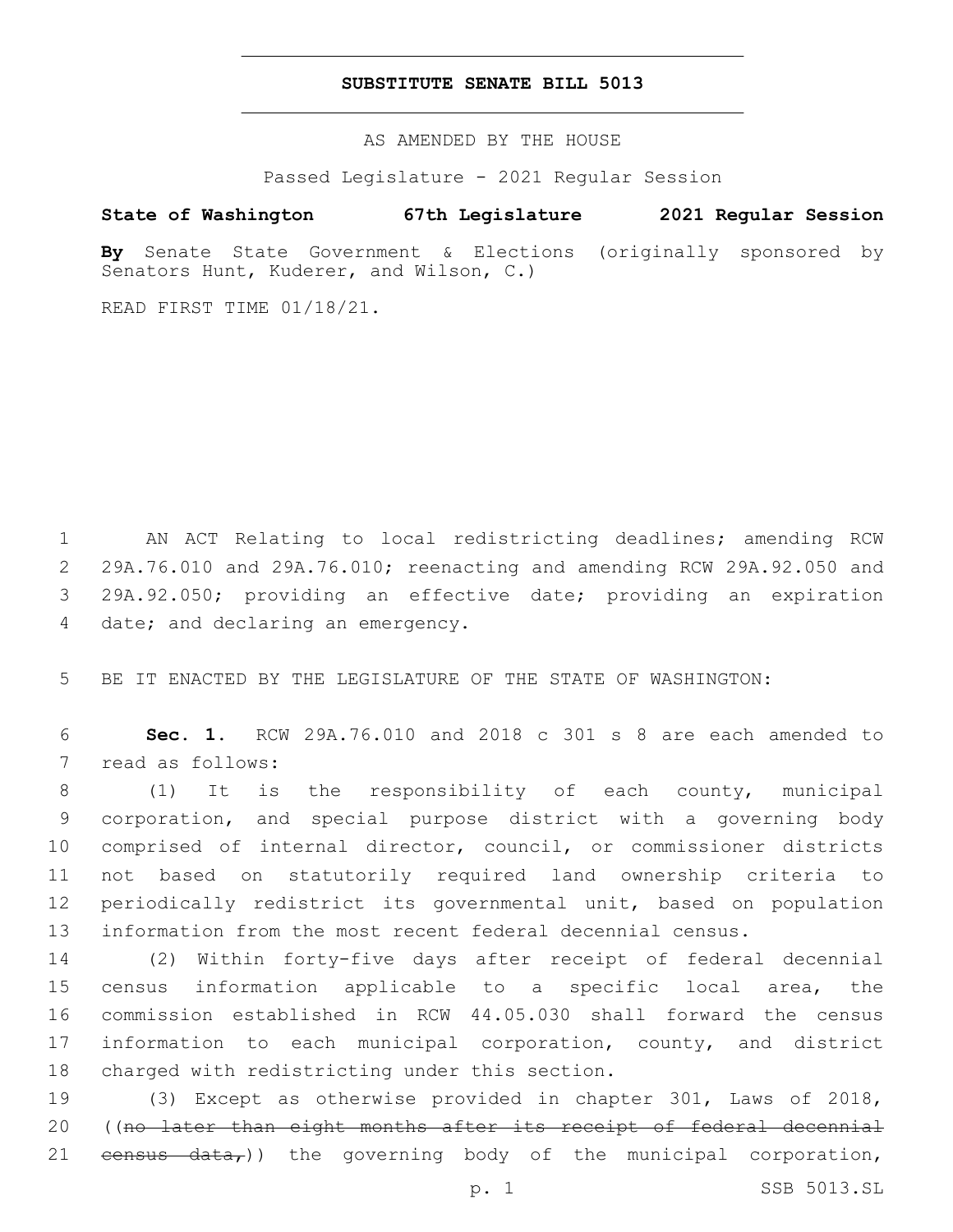county, or district shall prepare a plan for redistricting its 2 internal or director districts:

 (a) By December 31, 2021, if the jurisdiction is scheduled to elect members to its governing body in 2022; or

 (b) By November 15, 2022, if the jurisdiction is not scheduled to 6 elect members to its governing body in 2022.

(4) The plan shall be consistent with the following criteria:

 (a) Each internal director, council, or commissioner district shall be as nearly equal in population as possible to each and every other such district comprising the municipal corporation, county, or 11 special purpose district.

(b) Each district shall be as compact as possible.

 (c) Each district shall consist of geographically contiguous 14 area.

 (d) Population data may not be used for purposes of favoring or 16 disfavoring any racial group or political party.

 (e) To the extent feasible and if not inconsistent with the basic enabling legislation for the municipal corporation, county, or district, the district boundaries shall coincide with existing recognized natural boundaries and shall, to the extent possible, preserve existing communities of related and mutual interest.

 (5) During the adoption of its plan, the municipal corporation, county, or district shall ensure that full and reasonable public notice of its actions is provided. Before adopting the plan, the 25 municipal corporation, county, or district must:

 (a) Publish the draft plan and hold a meeting, including notice and comment, within ten days of publishing the draft plan and at 28 least one week before adopting the plan; and

 (b) Amend the draft as necessary after receiving public comments and resubmit any amended draft plan for additional written public comment at least one week before adopting the plan.

 (6)(a) Any registered voter residing in an area affected by the redistricting plan may request review of the adopted local plan by the superior court of the county in which he or she resides, within fifteen days of the plan's adoption. Any request for review must specify the reason or reasons alleged why the local plan is not consistent with the applicable redistricting criteria. The municipal corporation, county, or district may be joined as respondent. The superior court shall thereupon review the challenged plan for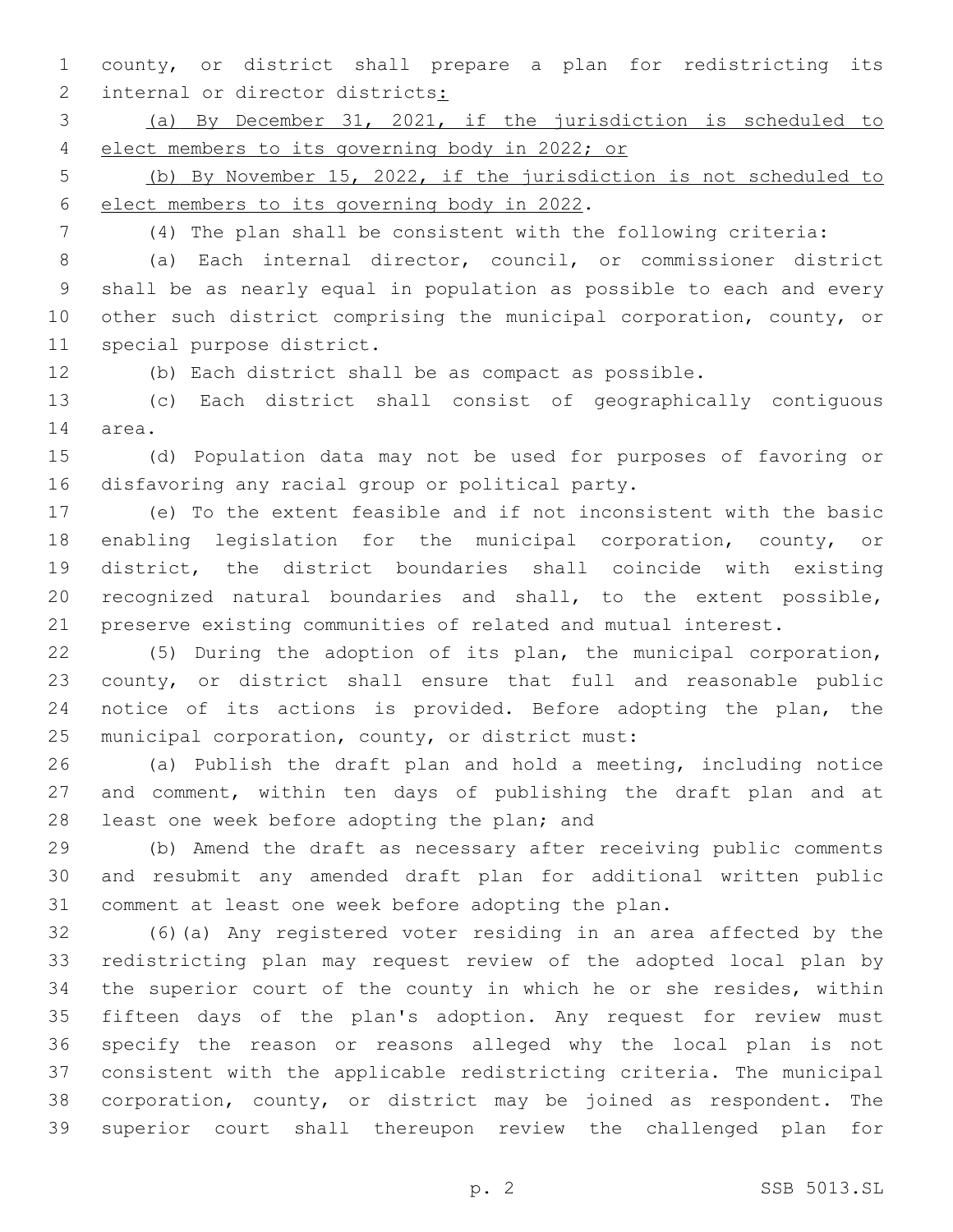compliance with the applicable redistricting criteria set out in 2 subsection (4) of this section.

 (b) If the superior court finds the plan to be consistent with the requirements of this section, the plan shall take effect 5 immediately.

 (c) If the superior court determines the plan does not meet the requirements of this section, in whole or in part, it shall remand the plan for further or corrective action within a specified and 9 reasonable time period.

 (d) If the superior court finds that any request for review is frivolous or has been filed solely for purposes of harassment or 12 delay, it may impose appropriate sanctions on the party requesting review, including payment of attorneys' fees and costs to the respondent municipal corporation, county, or district.

 **Sec. 2.** RCW 29A.76.010 and 2018 c 301 s 8 are each amended to 16 read as follows:

 (1) It is the responsibility of each county, municipal corporation, and special purpose district with a governing body comprised of internal director, council, or commissioner districts not based on statutorily required land ownership criteria to periodically redistrict its governmental unit, based on population information from the most recent federal decennial census.

 (2) Within forty-five days after receipt of federal decennial census information applicable to a specific local area, the commission established in RCW 44.05.030 shall forward the census information to each municipal corporation, county, and district 27 charged with redistricting under this section.

 (3) Except as otherwise provided in chapter 301, Laws of 2018, no 29 later than ((eight months after its receipt of federal decennial census data)) November 15th of each year ending in one, the governing body of the municipal corporation, county, or district shall prepare a plan for redistricting its internal or director districts.

(4) The plan shall be consistent with the following criteria:

 (a) Each internal director, council, or commissioner district shall be as nearly equal in population as possible to each and every other such district comprising the municipal corporation, county, or 37 special purpose district.

(b) Each district shall be as compact as possible.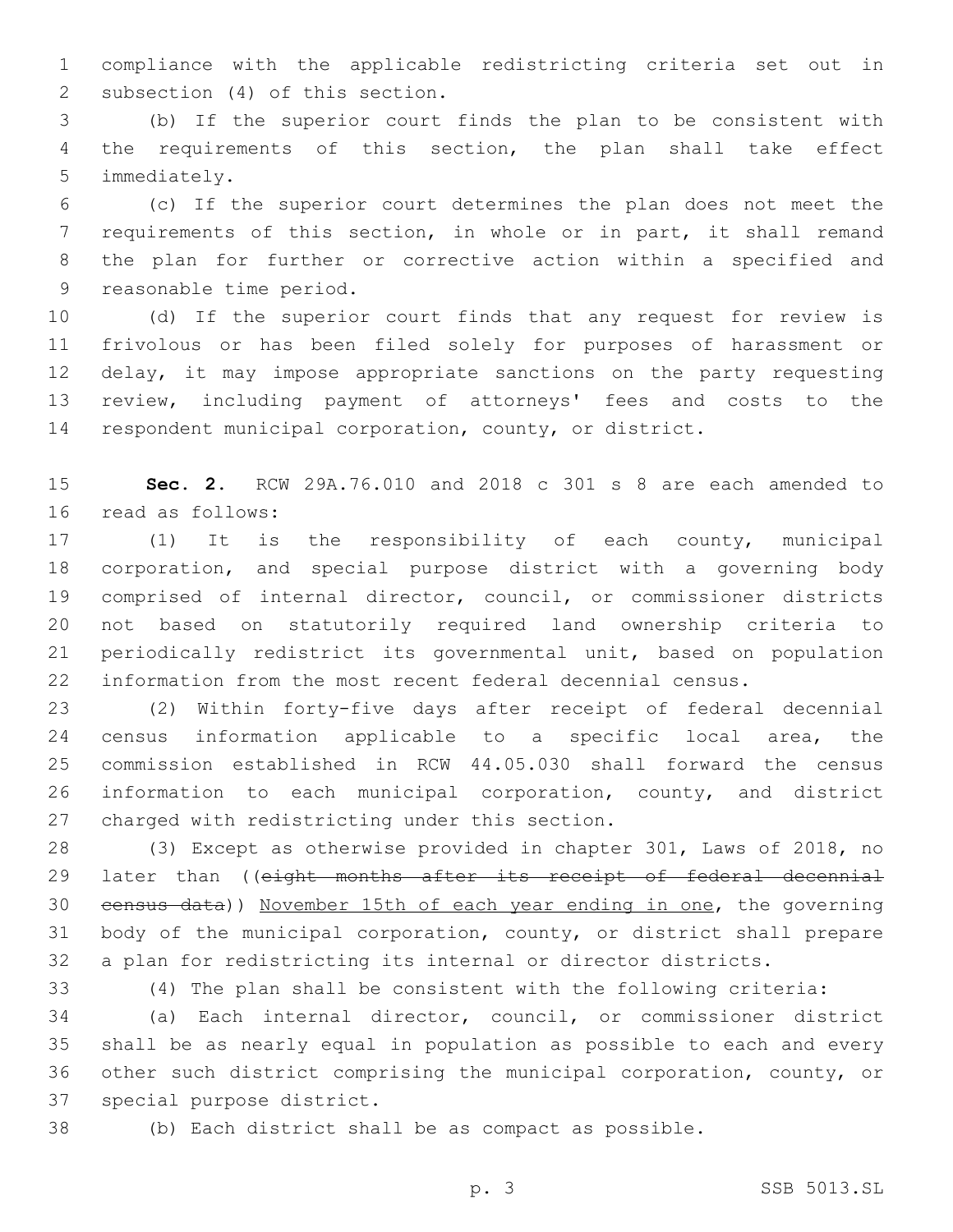(c) Each district shall consist of geographically contiguous 2 area.

 (d) Population data may not be used for purposes of favoring or 4 disfavoring any racial group or political party.

 (e) To the extent feasible and if not inconsistent with the basic enabling legislation for the municipal corporation, county, or district, the district boundaries shall coincide with existing recognized natural boundaries and shall, to the extent possible, preserve existing communities of related and mutual interest.

 (5) During the adoption of its plan, the municipal corporation, county, or district shall ensure that full and reasonable public notice of its actions is provided. Before adopting the plan, the 13 municipal corporation, county, or district must:

 (a) Publish the draft plan and hold a meeting, including notice 15 and comment, within ten days of publishing the draft plan and at 16 least one week before adopting the plan; and

 (b) Amend the draft as necessary after receiving public comments and resubmit any amended draft plan for additional written public comment at least one week before adopting the plan.

 (6)(a) Any registered voter residing in an area affected by the redistricting plan may request review of the adopted local plan by the superior court of the county in which he or she resides, within fifteen days of the plan's adoption. Any request for review must specify the reason or reasons alleged why the local plan is not consistent with the applicable redistricting criteria. The municipal corporation, county, or district may be joined as respondent. The superior court shall thereupon review the challenged plan for compliance with the applicable redistricting criteria set out in 29 subsection (4) of this section.

 (b) If the superior court finds the plan to be consistent with the requirements of this section, the plan shall take effect 32 immediately.

 (c) If the superior court determines the plan does not meet the requirements of this section, in whole or in part, it shall remand the plan for further or corrective action within a specified and 36 reasonable time period.

 (d) If the superior court finds that any request for review is frivolous or has been filed solely for purposes of harassment or delay, it may impose appropriate sanctions on the party requesting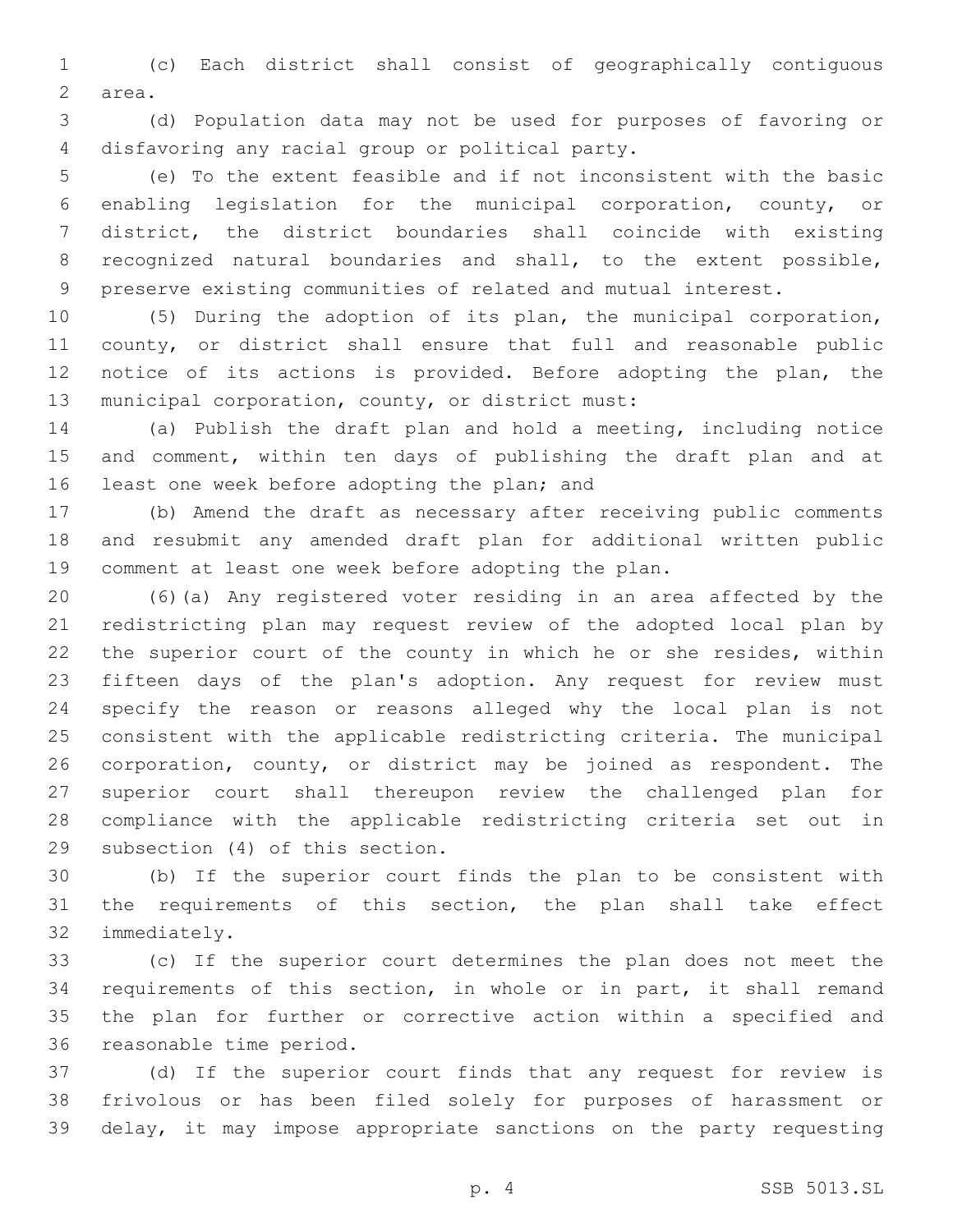review, including payment of attorneys' fees and costs to the respondent municipal corporation, county, or district.

 **Sec. 3.** RCW 29A.92.050 and 2019 c 454 s 1 and 2019 c 64 s 8 are 4 each reenacted and amended to read as follows:

 (1)(a) Prior to the adoption of its proposed plan, the political subdivision must provide public notice to residents of the subdivision about the proposed remedy to a potential violation of RCW 29A.92.020. If a significant segment of the residents of the subdivision have limited English proficiency and speaks a language other than English, the political subdivision must:

 (i) Provide accurate written and verbal notice of the proposed remedy in languages that diverse residents of the political 13 subdivision can understand, as indicated by demographic data; and

 (ii) Air radio or television public service announcements describing the proposed remedy broadcast in the languages that diverse residents of the political subdivision can understand, as 17 indicated by demographic data.

 (b) The political subdivision shall hold at least one public hearing on the proposed plan at least one week before adoption.

 (c) For purposes of this section, "significant segment of the community" means five percent or more of residents, or five hundred or more residents, whichever is fewer, residing in the political 23 subdivision.

 (2)(a) If the political subdivision invokes its authority under RCW 29A.92.040 and the plan is adopted during the period of time between the first Tuesday after the first Monday of November and on 27 or before January 15th of the following year, the political subdivision shall order new elections to occur at the next succeeding 29 general election.

 (b) If the political subdivision invokes its authority under RCW 29A.92.040 and the plan is adopted during the period of time between January 16th and on or before the first Monday of November, the next election will occur as scheduled and organized under the current electoral system, but the political subdivision shall order new elections to occur pursuant to the remedy at the general election the 36 following calendar year.

 (3) If a political subdivision implements a district-based election system under RCW 29A.92.040(2), the plan shall be consistent 39 with the following criteria: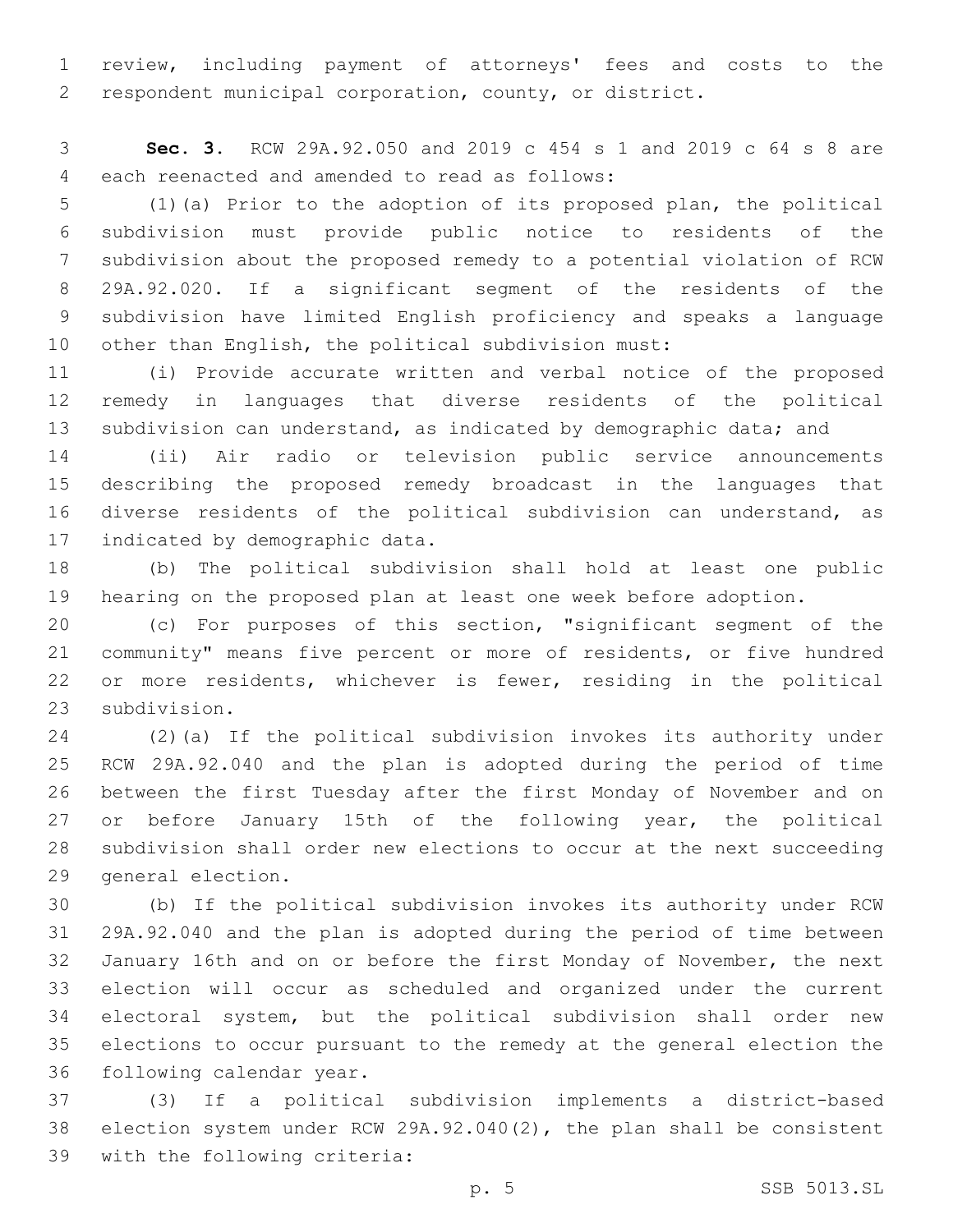(a) Each district shall be as reasonably equal in population as possible to each and every other such district comprising the political subdivision.3

(b) Each district shall be reasonably compact.4

 (c) Each district shall consist of geographically contiguous area.6

 (d) To the extent feasible, the district boundaries shall coincide with existing recognized natural boundaries and shall, to the extent possible, preserve existing communities of related and 10 mutual interest.

 (e) District boundaries may not be drawn or maintained in a manner that creates or perpetuates the dilution of the votes of the 13 members of a protected class or classes.

 (f) All positions on the governing body must stand for election 15 at the next election for the governing body, scheduled pursuant to subsection (2) of this section. The governing body may subsequently 17 choose to stagger the terms of its positions.

 (4) Within forty-five days after receipt of federal decennial census information applicable to a specific local area, the commission established in RCW 44.05.030 shall forward the census 21 information to each political subdivision.

22 (5) ((No later than eight months after its receipt of federal 23 decennial census data, the)) The governing body of the political subdivision that had previously invoked its authority under RCW 29A.92.040 to implement a district-based election system, or that was previously charged with redistricting under RCW 29A.92.110, shall prepare a plan for redistricting its districts, pursuant to RCW 28 29A.76.010, and in a manner consistent with this chapter:

 (a) By December 31, 2021, if the political subdivision is scheduled to elect members to its governing body in 2022; or

 (b) By November 15, 2022, if the political subdivision is not scheduled to elect members to its governing body in 2022.

 **Sec. 4.** RCW 29A.92.050 and 2019 c 454 s 1 and 2019 c 64 s 8 are 34 each reenacted and amended to read as follows:

 (1)(a) Prior to the adoption of its proposed plan, the political subdivision must provide public notice to residents of the subdivision about the proposed remedy to a potential violation of RCW 29A.92.020. If a significant segment of the residents of the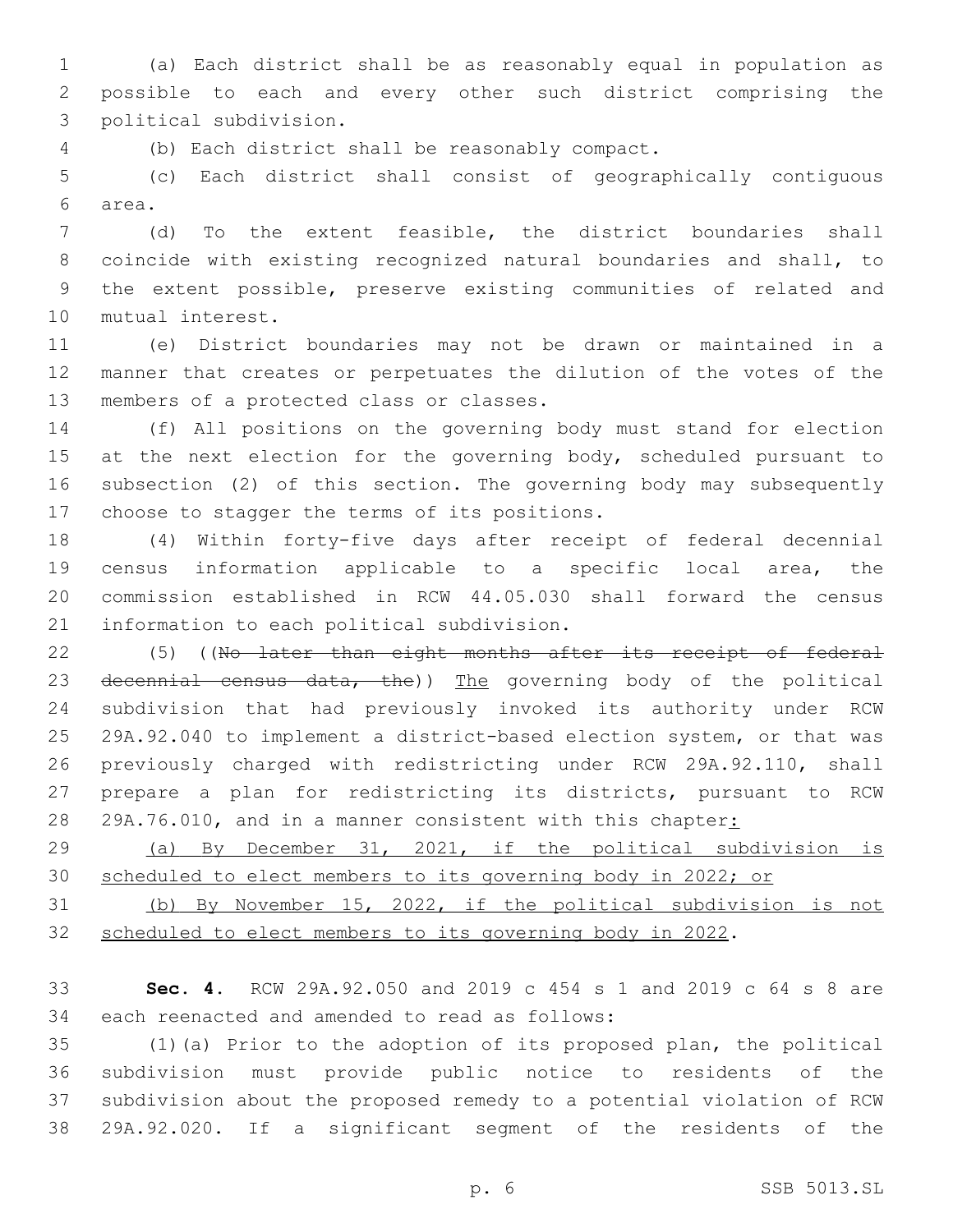subdivision have limited English proficiency and speaks a language other than English, the political subdivision must:

 (i) Provide accurate written and verbal notice of the proposed remedy in languages that diverse residents of the political subdivision can understand, as indicated by demographic data; and

 (ii) Air radio or television public service announcements describing the proposed remedy broadcast in the languages that diverse residents of the political subdivision can understand, as 9 indicated by demographic data.

 (b) The political subdivision shall hold at least one public hearing on the proposed plan at least one week before adoption.

 (c) For purposes of this section, "significant segment of the community" means five percent or more of residents, or five hundred or more residents, whichever is fewer, residing in the political 15 subdivision.

 (2)(a) If the political subdivision invokes its authority under RCW 29A.92.040 and the plan is adopted during the period of time between the first Tuesday after the first Monday of November and on or before January 15th of the following year, the political subdivision shall order new elections to occur at the next succeeding 21 general election.

 (b) If the political subdivision invokes its authority under RCW 29A.92.040 and the plan is adopted during the period of time between January 16th and on or before the first Monday of November, the next election will occur as scheduled and organized under the current electoral system, but the political subdivision shall order new elections to occur pursuant to the remedy at the general election the 28 following calendar year.

 (3) If a political subdivision implements a district-based election system under RCW 29A.92.040(2), the plan shall be consistent 31 with the following criteria:

 (a) Each district shall be as reasonably equal in population as possible to each and every other such district comprising the 34 political subdivision.

(b) Each district shall be reasonably compact.

 (c) Each district shall consist of geographically contiguous 37 area.

 (d) To the extent feasible, the district boundaries shall coincide with existing recognized natural boundaries and shall, to